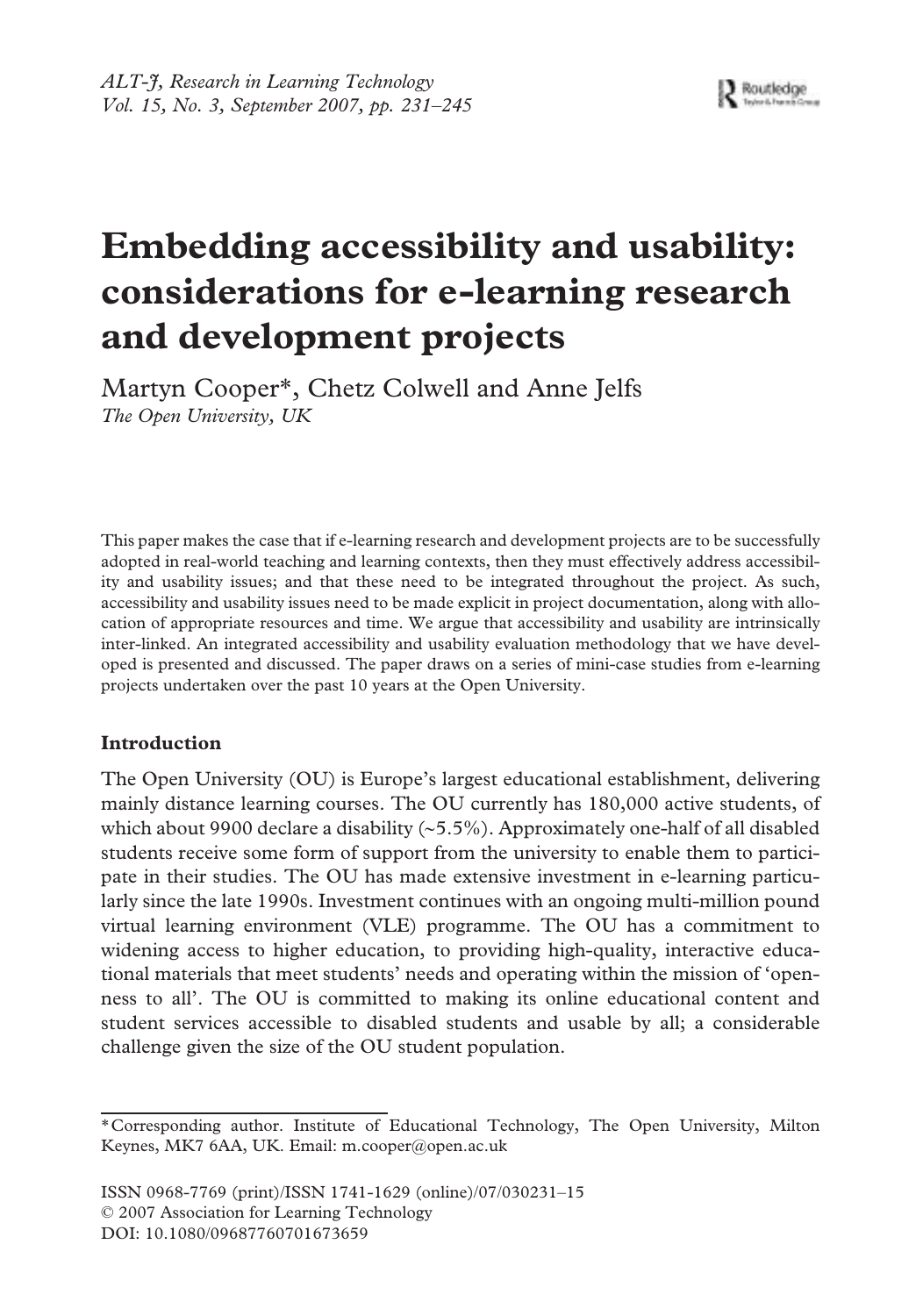The paper draws on examples from various projects undertaken within the OU over the past 10 years, presented as a series of short case studies. The purpose is not to highlight any failings in the way accessibility and usability was managed in any particular project, but rather to draw lessons from a wide range of past and ongoing work to inform the design of future projects. These case studies are used as the basis of identifying a set of lessons learnt, along with recommendations to enable future elearning projects to successfully integrate and embed accessibility and usability considerations.

## **Definitions of accessibility and usability**

Usability is the extent to which a system can be used by specified users to achieve specified goals with effectiveness, efficiency and satisfaction in a specified context of use (Karat, 1997). Usability, in an e-learning context, can thus be defined as the effectiveness, efficiency and satisfaction with which users can achieve specified learning (or learning related) goals in a particular environment or with a particular tool or learning resource. Some regard usability as synonymous with 'ease of use'. The IMS Accessibility SIG defined 'accessibility' as the ability of the learning environment to adjust to the needs of all learners (IMS Global Learning Consortium, 2002). Accessibility is thus determined by the flexibility of the e-learning system or learning resource to meet the needs and preferences of all users. These needs and preferences may arise from their environment (e.g. working in a noisy environment), the tools they use (e.g. assistive technologies such as screen-readers, voice-recognition tools or alternative keyboards, etc.) or a disability in the conventional sense.

Accessibility and usability are intrinsically linked. The lower the level of accessibility of a resource for an individual, the less usable it will be for them. In the worst case they will not be able to use it at all. Conversely, improved accessibility for disabled users promotes usability for all. Usability should play an important role in accessibility testing, since a resource presenting usability difficulties will generally present significant accessibility problems for disabled users (Sloan *et al.*, 2002). Even sites with a high level of accessibility can nevertheless have usability problems that may prevent people with disabilities from using them efficiently.

Most projects developing or exploring the use of technologies in education wish to see their approaches adopted in teaching and learning practice beyond the term of the project. Adequately addressing accessibility and usability in their developments enhances the possibility of achieving this. One important reason for this is that in most countries there is now anti-discrimination legislation<sup>1</sup> relating to disabled people's access to education. The introduction of e-learning technologies should not put barriers in the way of disabled students accessing their learning. Further, in the terms of the UK legislation, reasonable adjustments should be made to meet the needs of disabled students in accessing the curriculum. One such reasonable adjustment is addressing accessibility and usability issues in e-learning developments. If this is not adequately done, then a judgment has to be made as to whether that particular development can in fact be deployed.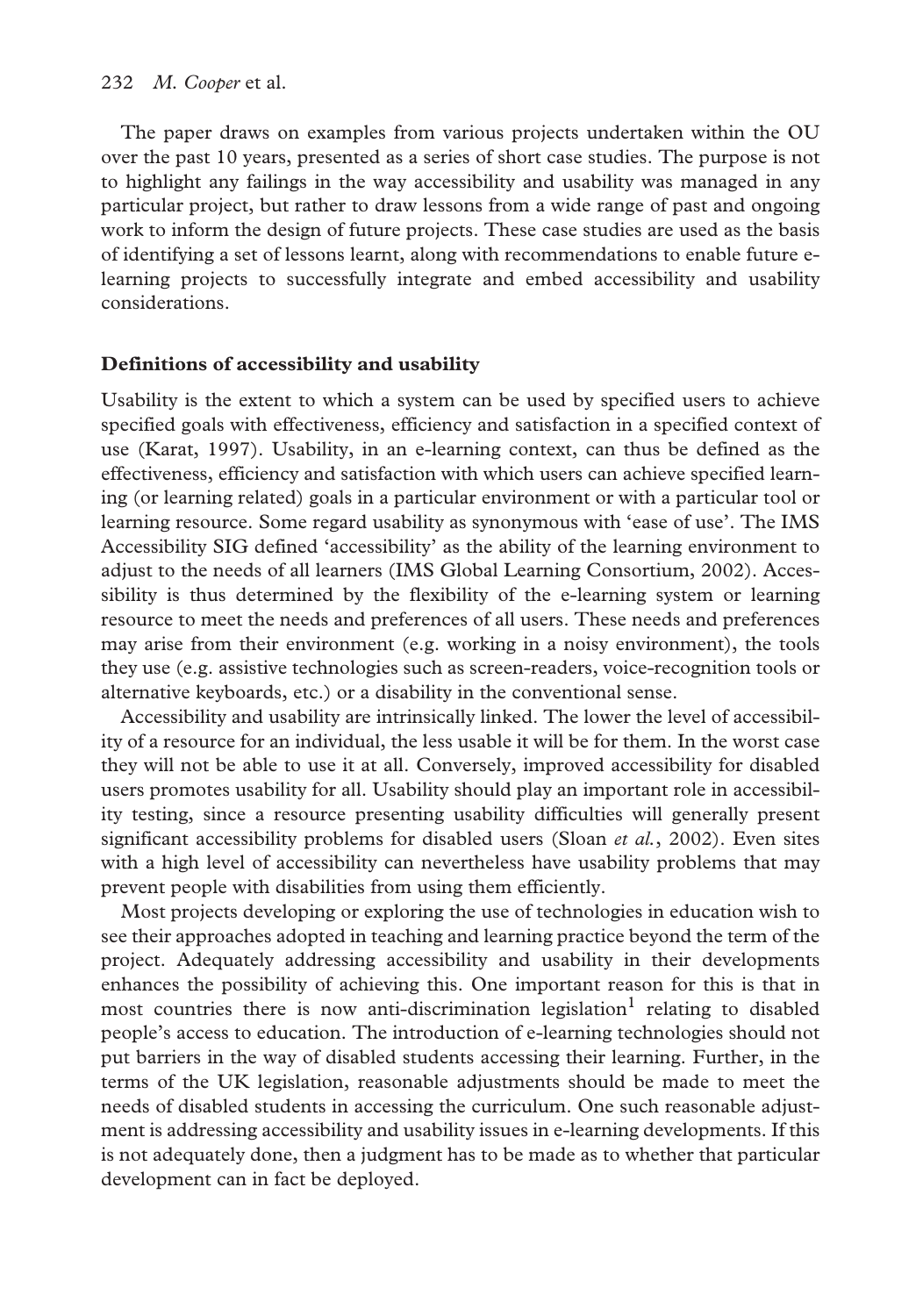Accessibility and usability impact directly on the pedagogical effectiveness of elearning systems or resources for all learners, but particularly for disabled learners. This should be reason enough for them to be addressed in all e-learning projects. It is invariably the case that addressing accessibility in the development phase is far more cost-effective than any retrospective accessibility response and is usually less costly and better pedagogically than the provision of an alternative but comparable learning experience for disabled students. The main challenge in accessibility is responding to the diversity of the ways different users interact with a computer environment. As well as being encouraged to follow established accessibility guidelines, developers need to be encouraged to always bear in mind that people interact with computers in different ways. There is globally a lack of in-depth knowledge and expertise in accessibility and usability available to project teams.

### **Evaluation methodologies**

Evaluation is key to any research and development effort. If we do not evaluate, how do we know whether our developments achieved what we set out to achieve? Evaluation is also needed to enable iterative improvement. A range of different evaluations is required during a research and development project, including technical and functional evaluations. However, in reviewing how best to embed accessibility and usability in research and development projects, this paper focuses on evaluation of the end-user experience. This section discusses issues of designing and integrating accessibility and usability evaluation methods generally, and then outlines a methodology developed by the authors. Comments are made based on the experience of using and refining this methodology in different projects.

## *Methods*

When planning an evaluation it is important that the associated aims are clearly articulated, as these will directly impact on the selection of methods and the associated design of the evaluation. Different methods are likely to be appropriate at different stages of the project depending on the objectives of the evaluation and the status of the prototype being evaluated at that stage. This section discusses a range of different approaches that are common in evaluation work looking at accessibility and usability.

In our work we define an expert evaluation as one undertaken by an accessibility or usability expert in which they make an assessment of probable issues for users in interacting with the prototype being evaluated. They will usually try and replicate a user's interaction with the website or software by working through scenarios or typical tasks expected of the users. In assessing the accessibility of a web site or software application, the expert will interact with the interface using a range of assistive technologies. Routinely in our work that will be a screen-reader, a screen magnifier and voicecontrol software. The expert will attempt to perform all user actions without the use of a mouse and test the response of the software to changes in browser or operating system accessibility settings, such as text size and colour contrast.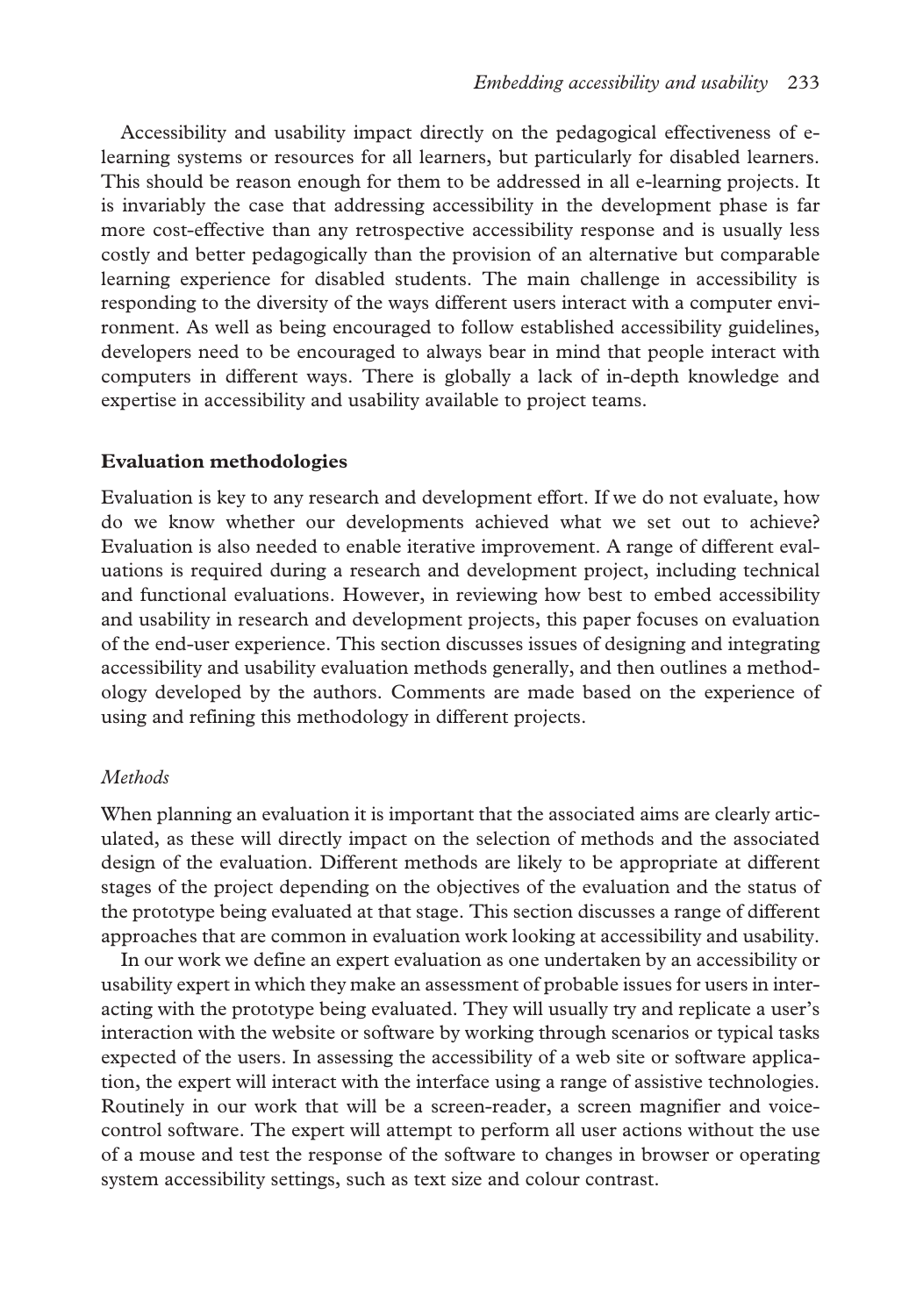There are automated accessibility evaluation tools available such as the desktop application Bobby<sup>™</sup> (Watchfire®)<sup>2</sup> and the online service A-Checker.<sup>3</sup> These are designed to check web sites against the criteria of existing accessibility guidelines, including Section 508 of the US Rehabilitation Act of  $1973<sup>4</sup>$  and the W3C's Web Content Accessibility Guidelines.<sup>5</sup> These tools have their place in supporting expert evaluations but, in our view, come with a 'handle with care' label. Such tools evaluate technical accessibility. They can be very useful in rapidly discovering certain accessibility problems, but they cannot assess from the user perspective. It is perfectly possible for an educational web site, say, to meet all the Web Content Accessibility Guidelines accessibility criteria as assessed by such tools but not to give a disabled student access to the learning. This follows from issues relating to usability, learning design and how these interact with accessibility. A simple illustration of this concerns the use of alt-texts<sup>6</sup> and images. Such technically focused tools will highlight where 'alt' attributes on image elements are empty but do not assess whether any text in an 'alt' attribute is pedagogically meaningful. Similarly, a learning resource may be technically accessible but its design means a screenreader user takes so long to navigate around it that they give up before achieving or even discovering the learning objective. This illustrates one of the central points of this paper that accessibility, usability and pedagogic issues are all interrelated in an e-learning context.

We believe that end-user engagement is vital, and we would strongly recommend that projects build in the opportunity to undertake end-user evaluation as part of their project plan. A range of methods is available for engaging end-users in an evaluation of prototype software, web resources or applications. These methods are designed to enable the researcher to elicit the user's experience including their behaviour, their perceptions and cognitive changes, their affective responses and their views. They are normally devised so that comparisons between the experiences of different users are possible. It has been our experience in evaluations undertaken that we always gain additional insights and reveal further usability and accessibility issues when we conduct evaluations with users, including users with disabilities.

Asking direct questions of the participants is a basic way of eliciting information about their interaction with a prototype under evaluation, although such instruments need careful design. In our work we make extensive use of semi-structured interviews straight after an observational session; with the former considering usability and accessibility criteria, and the latter focusing on validating whether the established criteria have been met. When undertaking observational studies, some means of recording the students' interaction with the object of evaluation is required together with their reaction to the experience. At our own institution we have a dedicated 'Data Capture Suite' for this purpose. The facilities allow for the synchronous recording of the user actions and the software behaviour on the screen together with video of their facial expressions and body language and audio recording of anything they say. Other tools may be useful; some researchers also use keystroke recorders and eye-trackers, for example.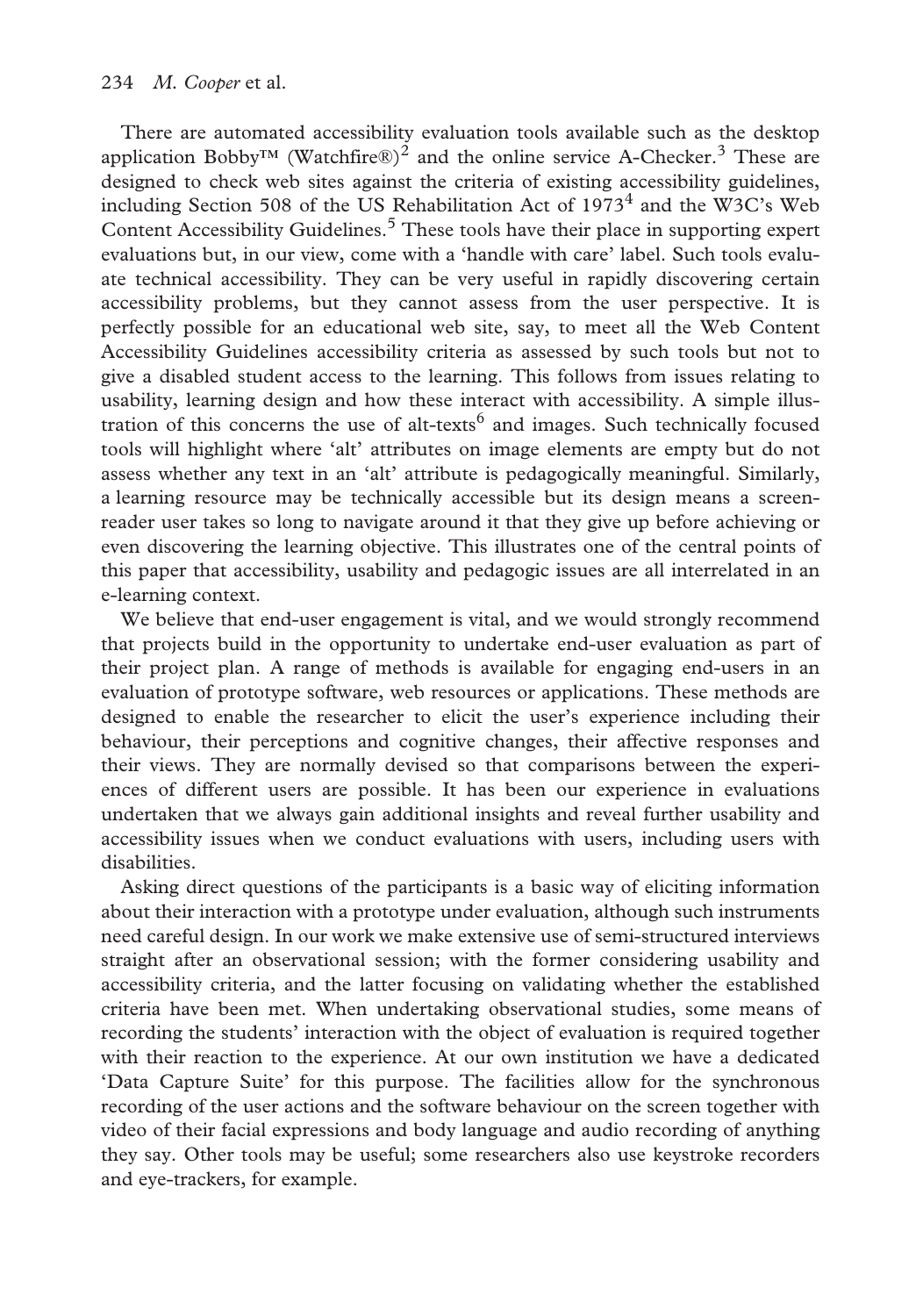#### **Making research methods more inclusive**

This section discusses a range of issues around promoting the effective engagement of disabled people in research including evaluation studies. As with most types of research, in accessibility and usability evaluations framing the right research questions is essential to the detailed design of the method, running of the evaluation sessions and subsequent data analysis. Research questions focus on the following aspects: 'to what extent is the learning resource, web site or software application accessible to disabled students?', 'how does this compare with usability for nondisabled students?', 'what are disabled students' opinions on …?' and 'how does this compare with those of non-disabled students?' However, it is important to note that some care needs to be taken in phrasing of these questions. For example, the question 'is this web site/software accessible?' is inappropriate because a given web site may be accessible to some people but not to others. Similarly there are different degrees of accessibility, which will also be influenced by additional tools the user might use to facilitate their access.

This section gives some of the findings from our own reflection on adopting an integrated usability and accessibility methodology. We try to apply a philosophy of continued improvement to our own methodology. Disabled participants often needed more time to complete a task; this is important in designing a learning resource and how it is to be used, but is also important in the evaluation design. There are noticeable different levels of interaction in an evaluation task between disabled and non-disabled users. Disabled people are often aware of the need for accessibility and focus at a 'technical' level; that is, whether they can get to the functionality. In other words they look for accessibility issues. Non-disabled people typically focus at a 'personal use' level (e.g. why would I want to use this website or software?). It seems to be the case that non-disabled users are more reluctant to be negative in their comments about the web site or software under evaluation.

There is very little literature on inclusion of disabled people in research. Accessibility research often focuses on questions of ease of access for disabled users; however, they need also to take account of the accessibility of the evaluation methods they use. Sampling is important, but can be challenging in this area. In any research into users' experiences, the more representative of the general target population the sample of users, the more likely the research is to reveal issues reflecting a diversity of users. Sampling of the population is a particular challenge in accessibility research. There is a wide diversity in the ways people with disabilities choose or need to interact with the computer. It is worth noting that it is the way an individual elects to interact with a computer environment that is important in accessibility research, not any medical classification of disability *per se*. Although we have undertaken studies with about 100 users, more typically we work with about 10 disabled users in a study. This is not sufficient to cover the functional requirements of all disabled people in their interactions with the computer; however, we select users who are likely to be particularly challenged by the application under evaluation. We supplement user evaluations with expert judgements and we believe that it is better to engage with 10 disabled people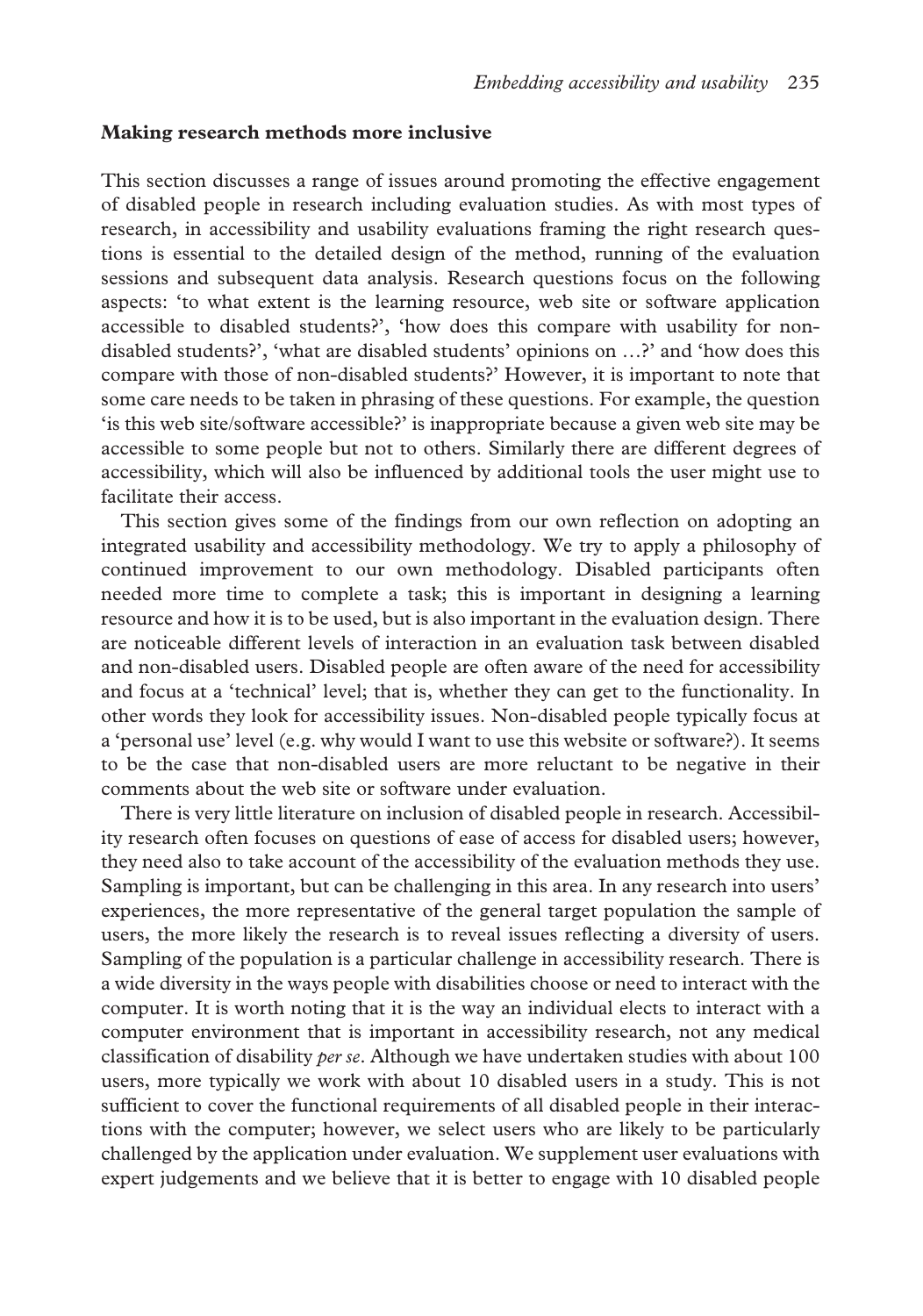in an evaluation than none; even engaging with five disabled people can provide valuable insights.

Different methods raise different issues when undertaking accessibility research. An illustration of some of these is provided here. Observational evaluations raise a number of issues, particularly in terms of ensuring that an appropriate environment is provided for the end-user and any necessary adaptations for disabled students should be organised in advance. For example, assistive technologies and/or adjustable furniture may be needed, facilitators (sign-language interpreters or note-takers) may be required, written instructions may be required for hearing impaired participants or large print for visually impaired participants. It is often necessary for the researcher to be in the same room as the participant for communication with hearing impaired and speech impaired participants. Finally, it may be necessary to factor in more time for tasks depending on the needs of those taking part in the study. Focus groups raise additional issues; for example, it can be difficult to include people with visual/hearing/ speech impairments, and access issues for other disability groups (e.g. those with dyslexia if flip-charting/post-it techniques are used) need to be thought through. Surveys provide a different set of issues to those involving face-to-face interaction. The primary one is whether alternative methods can be offered (e.g. telephone/paper/ online surveys) to ensure maximum accessibility. Similar questions arise with interviewing—are telephone/email/conferencing alternatives possible? With technology field trials, can adaptations for mobile technologies be used or are participants allowed to use their own technology? Newer techniques also raise interesting issues in terms of the possibility they offer. For example, how might a method that includes eye tracking be adapted to be inclusive with visually impaired participants? In some cases tracking mouse trails or the screen-reader focus might be a way of collecting comparable data, but this is not yet a method evaluated by the authors. Remote evaluations over the Internet using virtual screen software in conjunction with various Internet communication tools are becoming increasingly popular. This approach is being adopted by some as a way of making disabled testers more readily available to researchers (e.g. Usability Exchange Service<sup>7</sup>).

End-user evaluations can yield a body of rich and diverse data. Analysing this requires application of appropriate qualitative data analysis techniques. Accessibility and usability problems can be identified by end-users not being able to complete a set task, by unexpected behaviour of the system or the user, by direct reporting from the users, and so on. A more detailed discussion of qualitative data analysis techniques is outside the scope of this paper. However, evidently planning the analysis should be an integral process in devising the evaluation methodology for a given study.

When first seeking to integrate and further develop established accessibility and usability methodologies in our work at the OU, the following objectives were established in the approach we adopted:

- 1. To use, as far as possible, the same methods with disabled and non-disabled participants.
- 2. To clearly identify usability and accessibility issues.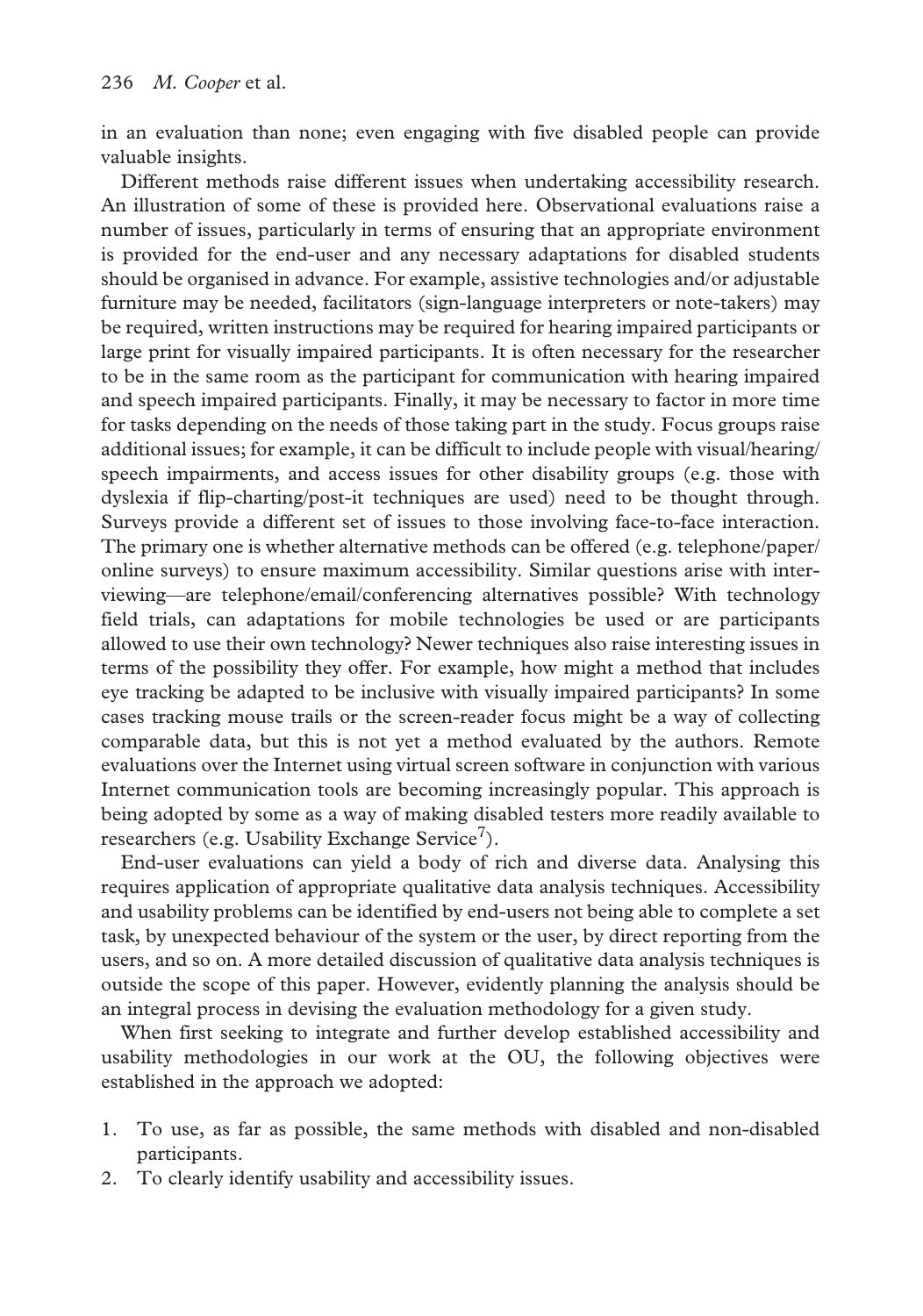- 3. To produce a report in which there is no conflict between the recommendations for usability and accessibility improvements.
- 4. To produce a report that is useful and usable by the developers in their subsequent work.

To a large extent all these have been met as our methodology has evolved. Objective one is often achieved by devising comparable methods rather than identical ones. By involving both disabled and non-disabled people in integrated studies of accessibility and usability, objective two has been achieved. By having accessibility and usability experts working together in the studies, objective three has been met. In fact, since adopting the integrated methodology no such conflicts have arisen. However, others have reported to us that in commissioning separate usability and accessibility studies they have received conflicting recommendations from each. Objective four has been achieved by producing, in the main succinct, bullet-point reports with clear numbered recommendations (so developers can treat them like a bug report), suggestions of techniques (so developers are not left with the question 'so what do I do about it?') and offers of clarification that promote an onward working relationship between the developers and the accessibility and usability experts. We are currently working on ways of enhancing the data collection opportunity in the precious time that we have the user in front of a prototype. We are seeking to reduce the dependence on video records to speed up data analysis and also to allow us more readily to extend our methodology to remote evaluations. We are also seeking to reduce non-disabled users' 'need to please' and encourage critical review.

## **Brief case studies of past and present projects**

This section describes five projects either internal to the OU or in which the OU has participated, and reviews how accessibility and usability were addressed in each of them. The authors either were directly involved in or were called upon to advise and evaluate prototypes in all of these projects.

## *The Lyceum tool*

Lyceum is a synchronous groupware communication tool that was developed by the OU and subsequently used widely in course delivery. It facilities online group working and was designed specifically for an educational context. It began life as a research project within the OU's Knowledge Media Institute<sup>8</sup> that ran from 1995 to 1998. Following successful trials in a course context in 1999, the system was handed over to Learning and Teaching Solutions, $9$  who have developed and maintained it ever since. Lyceum supports interactions between tutors and students and between students and students in a variety of capacities, such as tutoring, group work, negotiation, collaborative writing and peer-to-peer communication. It facilities voice conferencing, virtual rooms, shared concept mapping and collaborative white-boarding. The authors have been involved in the evaluation of various applications of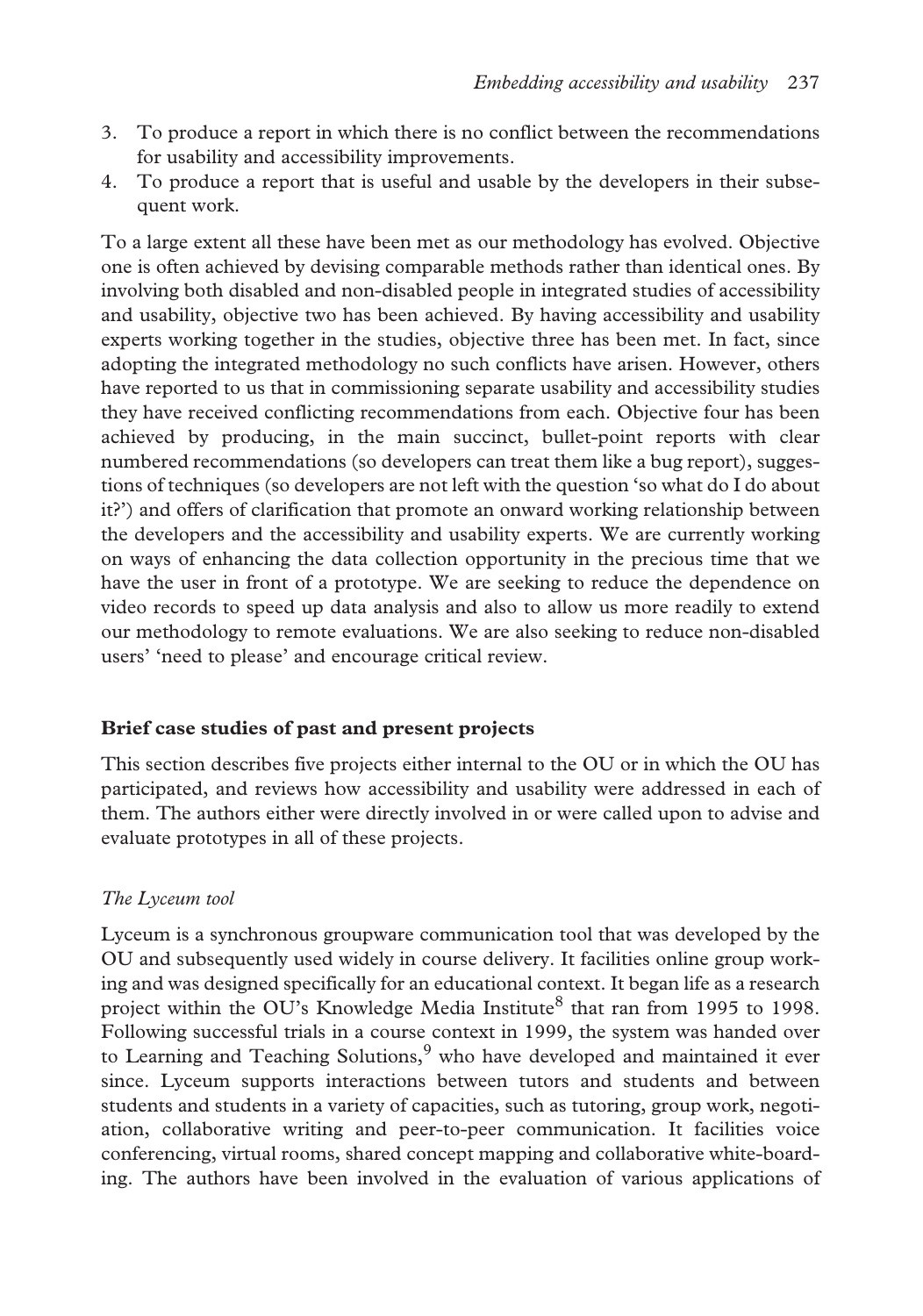Lyceum in different course and project contexts but were not involved in evaluation of the original research project prototype. Lyceum is coming to the end of its life now and a tendering process is underway for a replacement.

Lyceum is a good example of an e-learning project that then gets embedded into teaching and learning practice. This take up of the tool was because many of the course teams (particularly in languages) could see the pedagogic potential for their subject area. This move from research to practice, however, has not been without its challenges, particularly with respect to accessibility issues. The original Lyceum project did not include work on accessibility issues, as the researchers were concentrating at the time more on the pedagogic potential of the technology. Furthermore, the Lyceum development work occurred before the WCAG 1.0 Web Content Accessibility Guidelines were published, at a time when accessibility had a much lower profile. The unfortunate consequence of not considering accessibility in the initial project was that considerable re-engineering had to be done when it was handed over for mainstream use in order to meet even basic accessibility criteria. This substantially increased the development costs of Lyceum and delayed the release date of the software. However, improved accessibility has been one of the objectives of subsequent software upgrades.

# *OpenMark-S for e-assessment*

OpenMark-S was an internal OU project concerned with the development of online formative and summative assessment. In particular, it supports the creation and delivery of interactive questions that go beyond the constraints of simple multiple-choice questions. The project has made accessibility a high priority, and the second author was involved in conducting evaluation of prototypes with disabled students. An important lesson from this project was that the point when software is being upgraded provides a good opportunity to address any accessibility deficits in the versions. In this project the second author was involved as an accessibility expert from the early stage of the development phase of the project. A close working relationship was fostered between the developer and the accessibility expert with frequent contact. Because of this and because of the project design, frequent iterations were possible throughout the developments of the project.

# *The DiVA project*

DiVA, the Digital Video Applications research project, ran from 2000 to 2004.<sup>10</sup> The project investigated the use of digital video within various academic contexts. This included using the DiVA system to locate clips from existing television programmes for re-use in other media, the pedagogical impact of the use of video and whether the DiVA system could improve access to video material for hearing impaired users. Central to the project was the evaluation of the use and impact of digital video in these contexts. The evaluation findings were incorporated into a final report delivered in May 2005 that made recommendations for the future of digital video within the OU. DiVA was a good example of a project that included research into the needs of disabled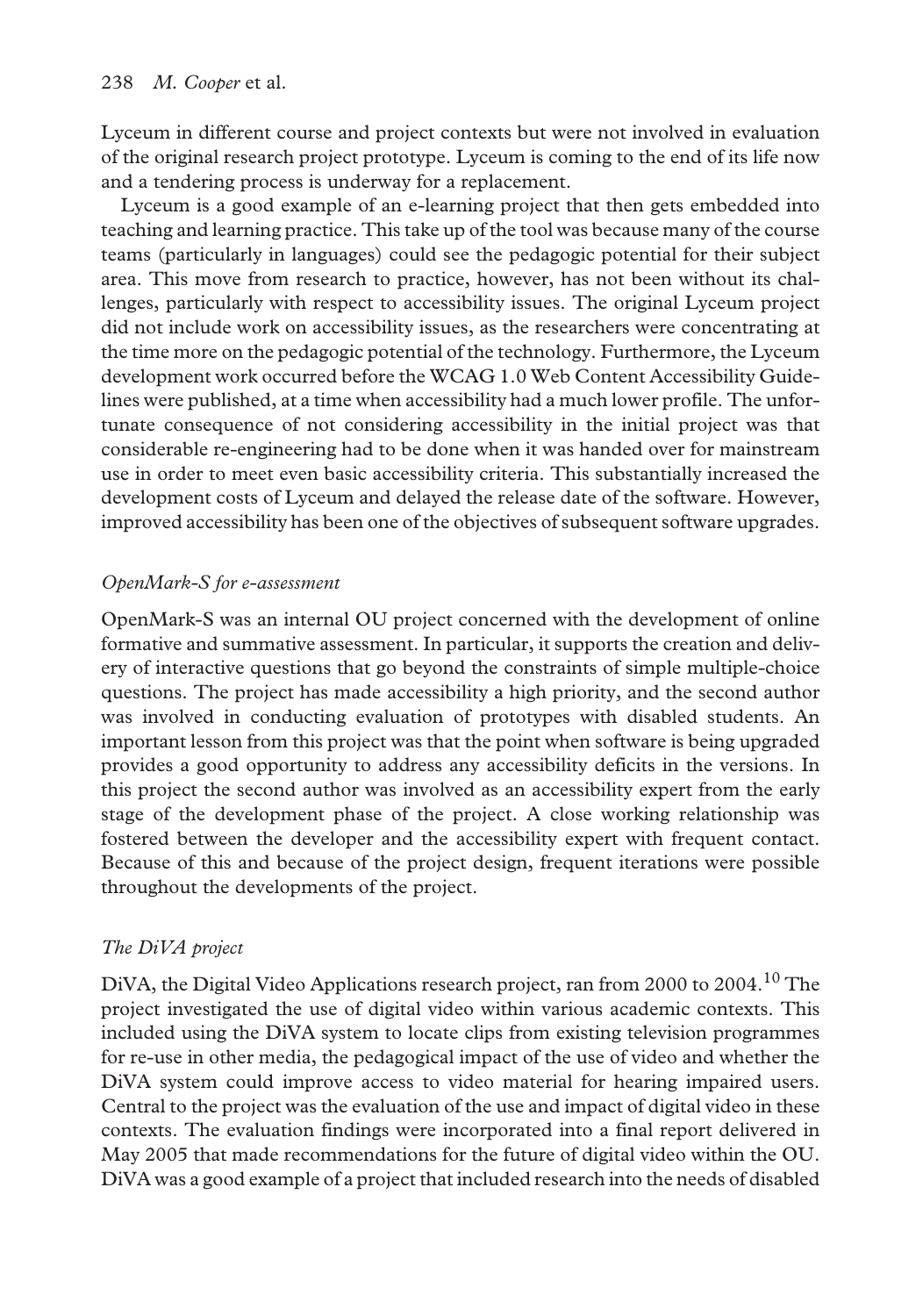students from the outset. Included in its research agenda was the objective of exploring how best to present transcripts, especially for people with a hearing impairment, alongside video material. A key lesson to be drawn is the value of formulating specific research questions relating to the needs of disabled students from the outset.

#### *The OU-VLE (Moodle) programme*

The ongoing OU-VLE Development Programme is developing a  $VLE<sup>11</sup>$  for the OU integrating a range of computer-mediated services around a courseware server based on the Open Source<sup>12</sup> (OS) course management system Moodle.<sup>13</sup> It consists of a range of specific projects focused on different aspects of developing the VLE. These include the Integrated Online Experience Project (portals and personalisation), ePort $folios$ ,<sup>14</sup> eAssessment (online formative and summative computer-marked assessment), online collaboration and communications (asynchronous and synchronous tools such as Blogs, Wikis, web conferencing, instant messaging, etc.), mobile learner support and mathematical and scientific content. The system is now in use by courses across the OU. A second major production release is scheduled for February 2008. Accessibility has been a key priority, and the first author has been charged with overall responsibility for accessibility across all the projects within the programme. The second and third authors are undertaking a series of expert and end-user accessibility and usability evaluations of different components of the VLE as they reach usable prototypes. Moodle is an OS community development and the OU is investing considerable resources and effort to enhance the accessibility and usability of the system. There are advantages and disadvantages in addressing the accessibility agenda in an OS context as opposed to a propriety one; when a user detects an accessibility problem in an OS application, a fix will often occur more rapidly than with propriety software; however, the inherent nature of OS development—making software publicly available in early versions so the community can contribute to its further development—often means that products are released with accessibility poorly addressed. Key accessibility benefits follow from consistency of interface design and behaviour across an application. With a more loosely coordinated and distributed team of developers contributing to an OS product there is a risk that this consistency is not achieved. Where an OS development results in the rapid release of updated versions of the software, any changes in interface design and behaviour can be more problematic for some disabled users as it may take them longer to discover and understand such changes.

The OU undertook a detailed review of many of the then available VLEs prior to selecting Moodle. It found that most addressed accessibility poorly. In selecting Moodle, although there were known accessibility problems, because it was an OS community project, the OU felt it could contribute to addressing these. The first two authors and a developer formed the core of a working group to draw up a Moodle Accessibility Specification.<sup>15</sup> This document gives general information to facilitate developers addressing accessibility and gives a prioritised list of specific issues to be addressed to improve to the accessibility of Moodle. It was based on a detailed expert evaluation of many (but not all) features in Moodle version 1.6. The document was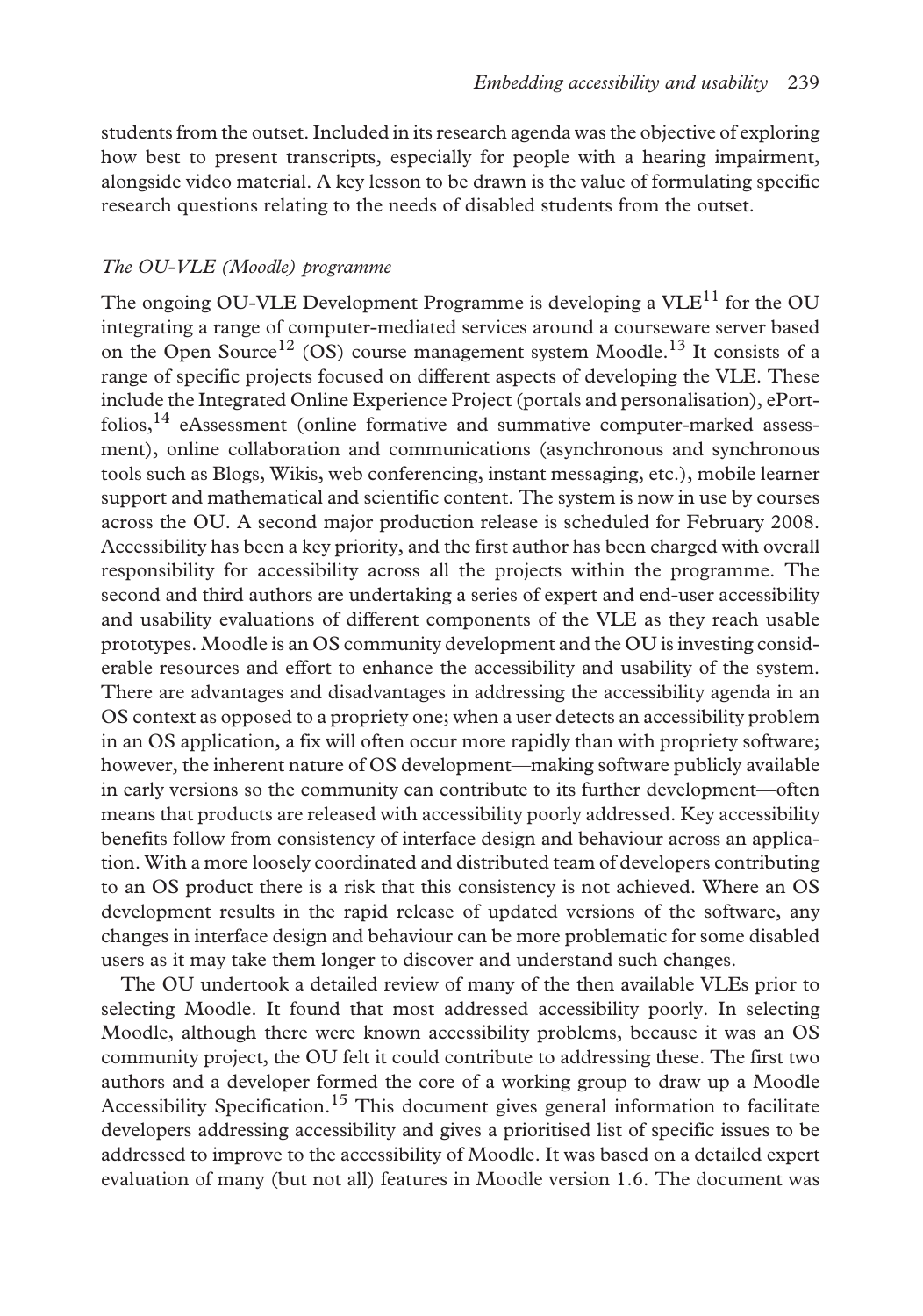posted to the openly accessible Moodle Docs<sup>16</sup> site (so that the knowledge could be shared across the Moodle community), and developers at Moodle.com were then commissioned to undertake the software changes necessary to meet most of the highpriority issues identified in the specification. The second author has been undertaking reviews of these changes to confirm that the accessibility benefits sort have indeed been achieved. This and other accessibility and usability enhancements will, subject to evaluation, be incorporated into future versions of Moodle released and will thus benefit all Moodle users.

The OU-VLE Development Programme represents a highly complex set of interrelated projects. Addressing accessibility across these has required action at both a strategic and project level, as well as at the fine detail of the specific developments. There is still much to do but the current status in terms of accessibility and usability issues is summarised here. Steady progress is being made on making Moodle more accessible, although there still are accessibility issues. Aspects of the VLE are not currently as usable as they might be, which is an issue for all students, but particularly affects students with disabilities, and usability studies have shown that some interfaces are not sufficiently intuitive. There is also a lack of consistency across the different component web sites that have very different interaction styles. With this in mind we recognise that we need more student testing, on a more regular basis, in a more timely fashion, in order to ensure that we have a fully accessible and usable VLE. A key challenge has been how to integrate development work and evaluations in such as large-scale venture. Development work regularly over-runs its target delivery date. However, there is a significant lead-time (typically six to eight weeks) required to plan a set of end-user evaluations. This is because of the need to recruit participants in advance and to plan the detailed methodologies. An end-user evaluation requires a working prototype without too many bugs but further requires appropriate content to populate the prototype to design meaningful tasks for the participants to undertake. Delays in the development of prototypes and the release of appropriate content has resulted in evaluation sessions that have gained less insights than might otherwise have been possible. The experience of scheduling issues in earlier phases of the OU-VLE work has meant that we are now leaving much more time for testing in the forthcoming development phase.

# *The EU4ALL project*

The European Unified Approach for Accessible Lifelong Learning  $EUAALL^{17}$ project started in October 2006. This is a major, four-year project with overall funding of US\$10 million (US\$1.6 million allocated to the OU). The project addresses systemic issues in providing access for disabled learners to Lifelong Learning.<sup>18</sup> It sets forward the concept of Accessible Lifelong Learning uniting three key strategies:

- Technology that mediates lifelong learning does so in an accessible way.
- Technology is used to bring specialist support services to disabled learners.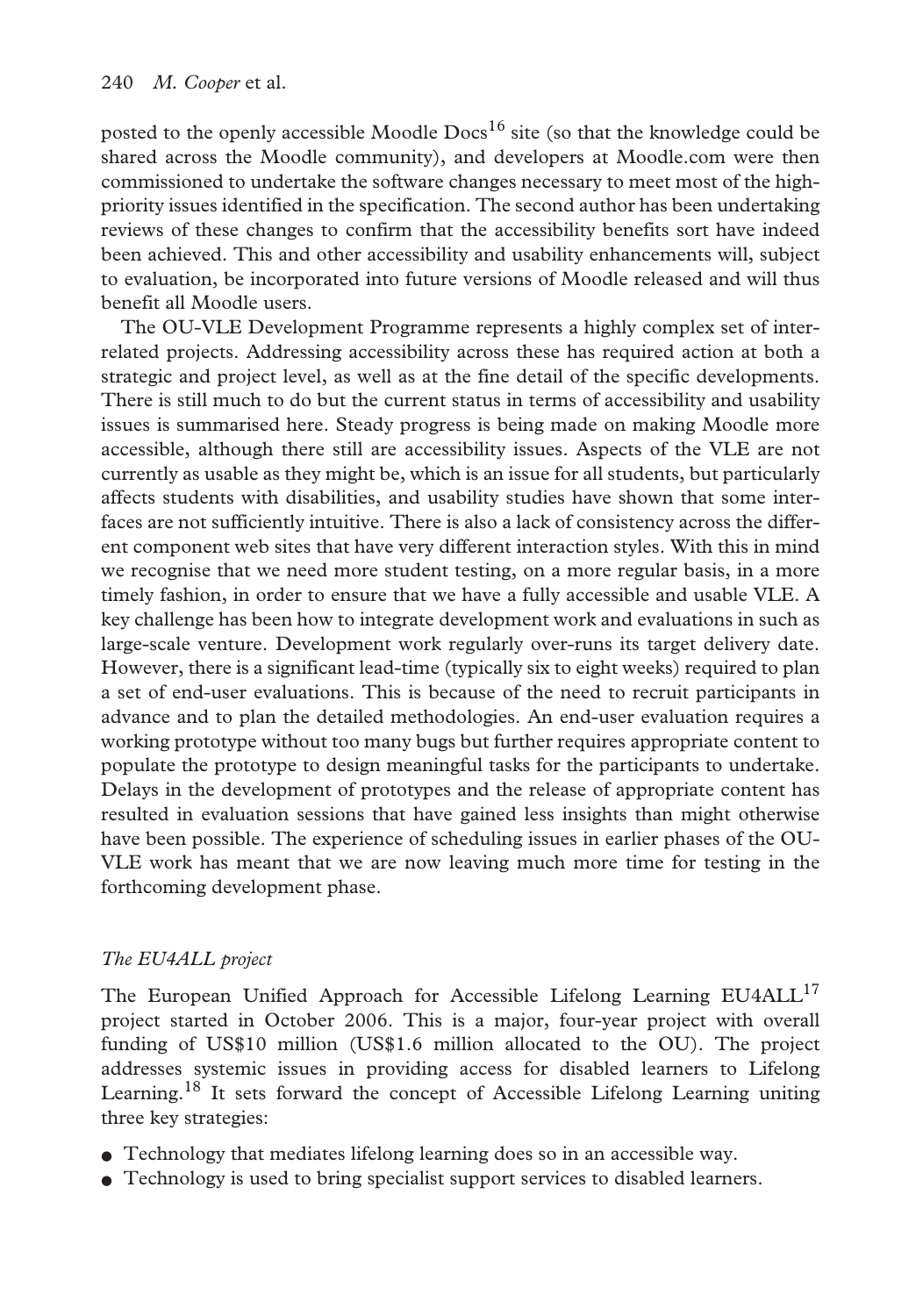● Support services and a technical infrastructure are provided to enable staff at educational institutions to more readily offer their teaching and services in a way that is accessible to disabled learners.

The aim of EU4ALL is to improve the efficiency and efficacy of implementing these strategies by developing an open service architecture. To achieve a wide impact, the approach taken is not to develop a single EU4ALL system but a standards-based framework that facilitates the integration of the approach with a wide range of elearning systems. This will be validated by integration with two OS VLEs: dotLRN<sup>19</sup> and Moodle. EU4ALL is in the early stages so comments here are confined to issues associated with project design. Our prior experience of projects of this kind suggests usability and accessibility should be integrated across the different phases of the project (requirements capture, specification, design, development and validation). In such a large-scale project this means integrating this work in the planning stage between many of the subprojects. This is a challenge in project design, and subsequently project management. The EU4ALL project is addressing many issues of accessibility at a systems level rather than just at the interface level. This includes personalisation to the needs of different users with disabilities and the automated serving of alternative resources where required. Designing end-user evaluations that can contribute early to the iterative development of these is challenging. This follows from the fact that many technical issues need to be addressed to make these systems work before a meaningful user experience can be created for evaluation.

# **Recommendations**

This section gives a set of recommendations for future projects based on our analysis of the experience in mini-case studies described in this paper. We have argued that evaluation has an essential role in embedding of accessibility and usability into a project plan. Specific numbered recommendations are listed here under different areas for consideration.

# *Project proposals*

- 1. The rationale for usability and accessibility should be clearly stated in the proposal.
- 2. There should be appropriate allocation of how the usability and accessibility work will be resourced in the project.
- 3. Usability and accessibility should be reflected in the project research questions, which should include something that involves an investigation of usability for all and accessibility for disabled students.

# *Project design, development and evaluation*

- 4. Accessibility and usability criteria need to be built into the specification.
- 5. Accessibility and usability experts need to be brought in the earliest possible stage.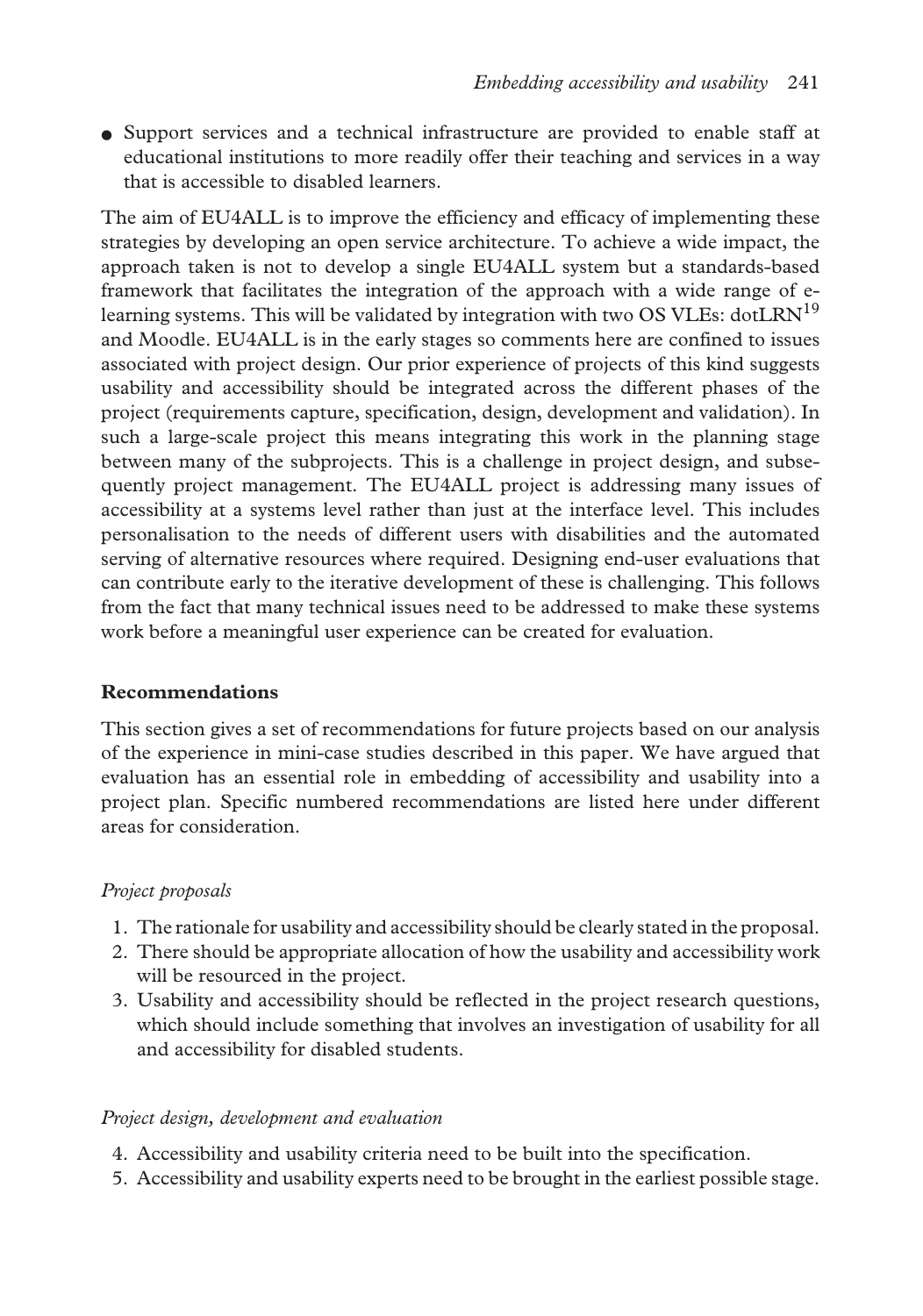- 6. If a use-case-based approach for arriving at a specification is adopted, then usecases should be developed that include disabled people as 'actors'.
- 7. If integrating with third-party software, its accessibility and usability needs to be reviewed.
- 8. The project should address the fact that accessibility and usability are system design issues, not just interface design issues.
- 9. An integrated evaluation plan should be adopted that includes accessibility, usability and educational evaluation.
- 10. Outline methodologies for the planned evaluations need to be produced early this will effect the detailed planning of the developers work.
- 11. Accessibility issues associated with any data collection methods used need to be fully considered and accommodations devised to meet the meets of disabled people as necessary.

# *Iterative development*

Iterative design is essential to any software development project; however, making this effective requires a close integration of the work carried out by the developers and the evaluators involved in the project. Therefore, the following issues need to be addressed early in any project:

- 12. Where in the project plan are expert and end-user evaluations most appropriate?
- 13. Sufficient time and development resource allocation after an evaluation is required to respond to any recommendations that arise from the evaluation.
- 14. To be effective end-user evaluations, the prototypes under investigation needs to be populated with appropriate content and activates for the users to interact with in a realistic way.
- 15. End-user evaluations require a reasonable lead time to facilitate the recruitment of participants and the preparation of the detail of the evaluation methods, which will be dependent on the content and activities.
- 16. Development work almost inevitably takes longer than anticipated. Contingency plans need to be in place to deal with this.

# **Successfully project managing for usability and accessibility**

How successfully issues relating to the end-user experience are addressed in a project depends on how accessibility and usability are managed within the project. This is because accessibility and usability issues transcend many areas of a project. It is appropriate to liken responsibility for accessibility in a project to health and safety at work policies, where everyone has responsibility for health and safety but specific duties and areas of responsibility are delegated to named individuals. Similarly, everyone in an e-learning research and development project team has to pay due regard to accessibility and usability issues. However, experience in past projects has shown that it is often advantageous to have a named member of the project team with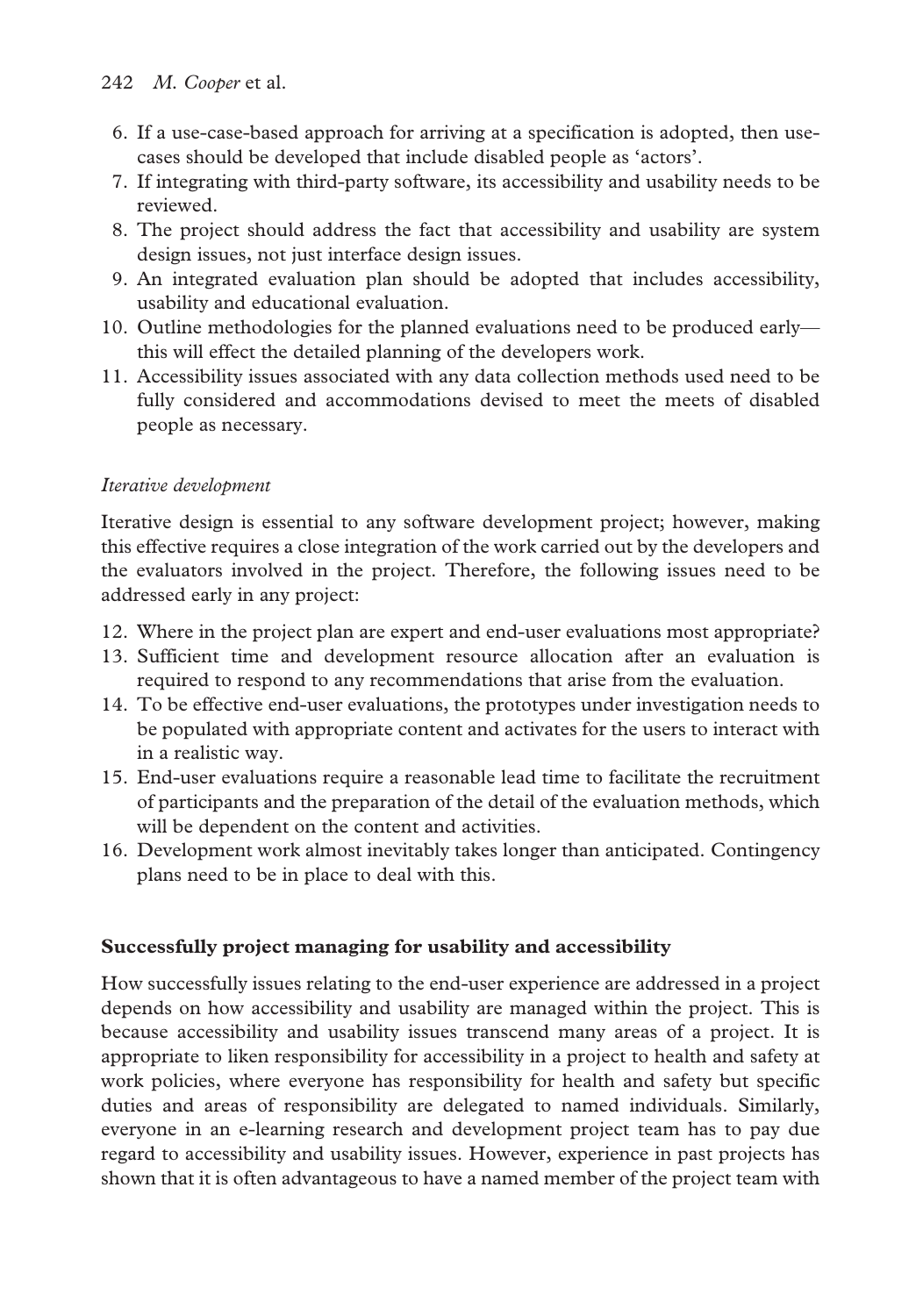overarching responsibility for accessibility and usability. This person should have the permission of the project team to repeatedly ask 'what are the accessibility and usability implications for this?'

The problem of integrating evaluation work with development schedules that often slip has been discussed above. Probably the only way to address this is by detailed initial planning and periodic progress and planning reviews. Close communications between development and evaluation teams is important so that early notice is given if slippages are anticipated and plans can be adjusted accordingly. There is inevitably a tension between developers and evaluators of software. The former perceive the latter of criticising work in which they have usually invested significant amounts of effort and professional expertise. The evaluators see the developers as reluctant to respond to their recommendations. Better relations and a better outcome for the project are promoted if an integrated team approach is fostered; with developers and evaluators seeing each other as partners with a common goal, calling on each others' areas of expertise as necessary. To achieve this, evaluators should be involved throughout the project, participating in the specification work from the outset and being available to developers at any point. For example, a developer may ask a question of the form: 'I was thinking of implementing <*a function*> this way, what do you think will be the accessibility and usability implications of that?' Conversely, an evaluator might ask: 'I have been looking at how we have implemented < *a function*>, can you advise me whether it can be adapted to incorporate <*an approach*> that I think will promote accessibility?'.

## **Concluding comments**

In summary, a few of the more important points from the discussion of this paper are highlighted here. We argue that accessibility, usability and pedagogic issues are all interrelated in an e-learning context. Accessibility and usability issues need to be addressed throughout a project's lifecycle to ensure its developments are subsequently adopted in educational delivery. Evaluations are key to ensuring accessibility and usability issues have been addressed in a project's developments. Valuable insights can be gained when conducting evaluations with a range of users leading to overall improvements in the system being developed. We believe that integrating accessibility and usability evaluations yields distinct benefits over treating them as separate areas for study. We have described how care is needed when drawing up evaluation methodologies, to ensure that they are inclusive and consistent for both disabled people and non-disabled people acting as participants. However, we have also discussed how accessibility and usability raise fundamental issues for how projects are organised and run.

We believe that enhancing the end-user experience of an e-learning system or resource, by comprehensively addressing accessibility and usability, impacts positively on the effectiveness of the learning, and hope that we have illustrated why this should be a key reason for giving them due consideration, effort and resources in any e-learning project.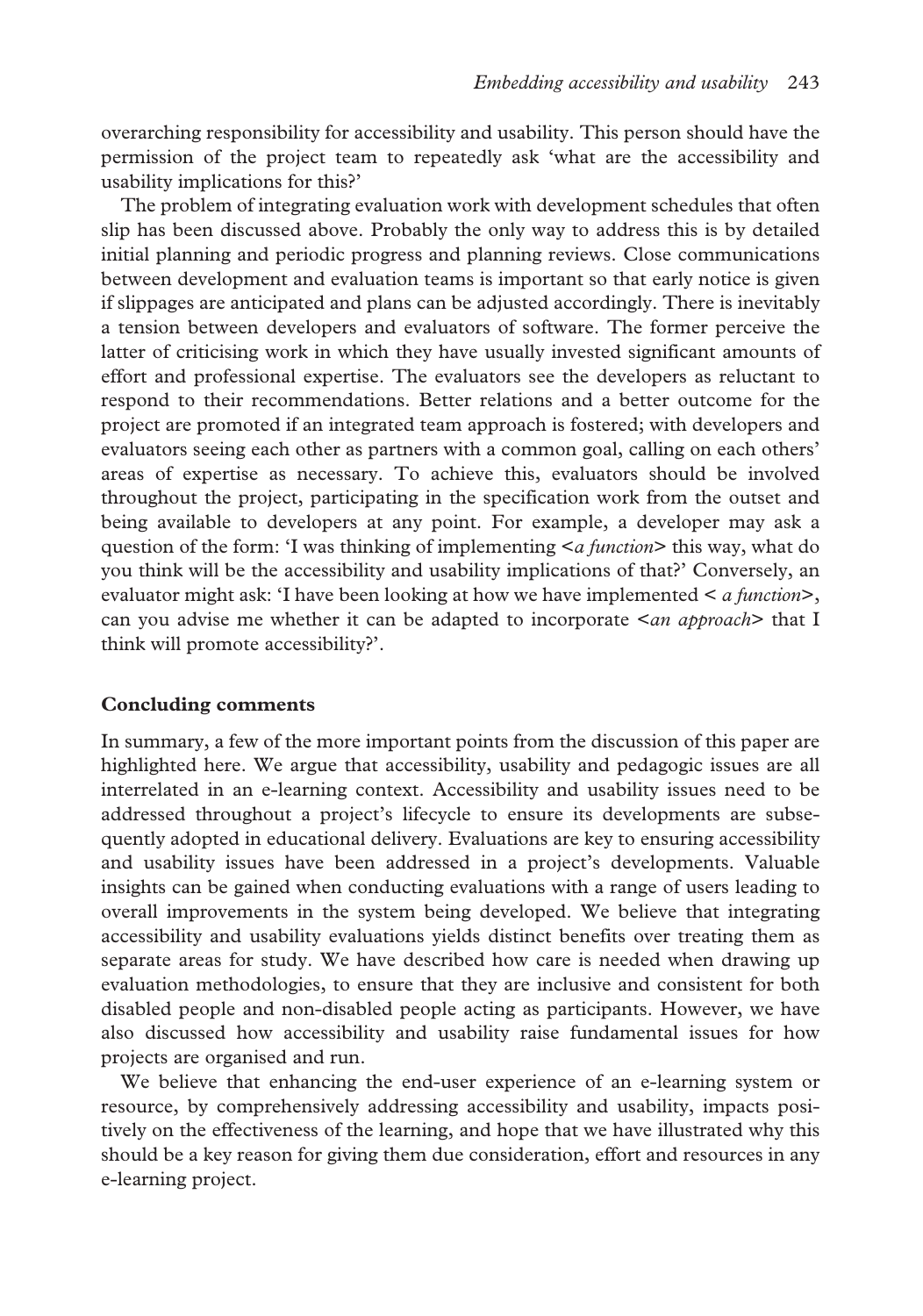# **Notes**

- 1. For example, in the United Kingdom this is the Disability Discrimination Act 1995 (amended). Available online at: http://www.opsi.gov.uk/acts/acts1995/1995050.htm (accessed 27 May 2007).
- 2. Watchfire® Bobby™, see: http://www.watchfire.com/products/webxm/bobby.aspx (accessed 24 May 2007).
- 3. A-Checker can be accessed online at: http://checker.atrc.utoronto.ca/index.html (accessed 24 May 2007).
- 4. As amended 29 U.S.C. § 794 (d) 1998, the associated Section 508 standards establish a minimum level of accessibility. See: http://www.section508.gov/ (accessed 24 May 2007).
- 5. W3C Web Accessibility Initiative's Web Accessibility Content Guidelines 1.0, see: http:// www.w3.org/TR/WAI-WEBCONTENT/ (accessed 24 May 2000). Web Accessibility Content Guidelines 2.0 anticipated, working draft available online at: http://www.w3.org/TR/WCAG20/ (accessed 24 May 2007).
- 6. Alt-text in HTML refers to the attribute of an image element that enables the association of a piece of text with an image that describes that image. Some assistive technology, such as screenreaders, can be set to present to the user the alt-text whenever they encounter an image. By extension, the term alt-text is used to describe similar approaches in contexts other than HTML.
- 7. See: http://www.usabilityexchange.com/index.php (accessed 24 May 2007).
- 8. The Open University's Knowledge Media Institute (KMi), see: http://kmi.open.ac.uk/ (accessed 25 May 2007).
- 9. Learning and Teaching Solutions is the media production centre of the OU. Among its many roles it is responsible for the set-up, configuration and delivery of online learning and teaching services to students and staff.
- 10. DiVA web site: http://library.open.ac.uk/waltonhall/diva/about.html (accessed 22 May 2007).
- 11. VLE is a term that applies to an integration of web-based services that facilitate the online interaction between an educational institution and its students, including the mediation of teaching and learning.
- 12. OS is a community-based software development method that harnesses distributed peer review and open working. OS software is normally made available to the end user at low or zero cost.
- 13. See: http://moodle.org/ (accessed 26 May 2007).
- 14. An ePortfolio system can be defined as one supporting reflective and self-directed learning by enabling the collection of evidence of learning. A learner may draw upon these to identify and present his/her learning and achievements.
- 15. Moodle Accessibility Specification, available online at: http://docs.moodle.org/en/ Moodle\_Accessibility\_Specification (accessed 26 May 2006).
- 16. See: http://docs.moodle.org/ (accessed 26 May 2007).
- 17. EU IST eInclusion funded project number 034778. See: http://www.eu4all-project.eu/ (accessed 26 May 2007).
- 18. Lifelong Learning is the concept that all need to learn throughout their lives. It is argued that it is key in knowledge based economies. It encompasses the whole range of learning: formal and informal, workplace based, and the skills and knowledge people acquire in day-to-day experiences.
- 19. See: http://dotlrn.org/ (accessed 26 May 2007).

# **References**

Karat, J. (1997) User-centred software evaluation methods, in: M. Helander, T. Landauer & P. Prabhu (Eds) *Handbook of human–computer interaction* (Amsterdam, Elsevier).